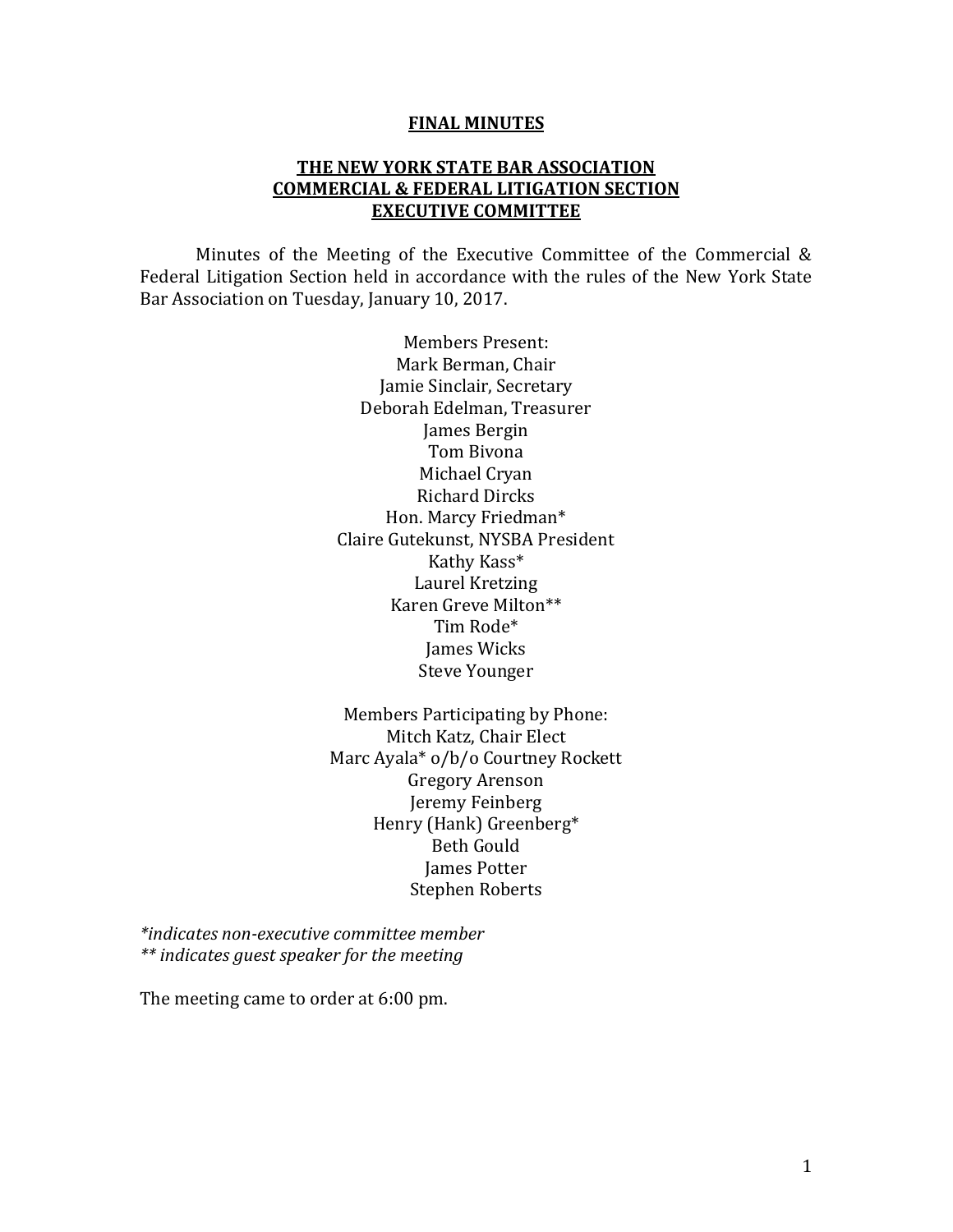## **Welcoming Remarks**

Section Chair Mark A. Berman welcomed attendees to the meeting and thanked them for their participation. He asked all members participating by phone to send Section Secretary Jamie Sinclair an email confirming their attendance, and all members present to sign in, before introducing the guest speaker for the meeting.

# **Annual Meeting and Evening with the Second Circuit Update**

Mr. Berman advised that the Section is looking forward to its upcoming event on January 24th entitled "*An Evening with the Second Circuit at the Thurgood Marshall Courthouse*". With 50 people already registered, the Section estimates 70-90 will attend. Mr. Berman advised that Chief Judge DiFiore will present the Fuld Award to Chief Judge Katzmann on behalf of the Second Circuit at the Annual Meeting on January 25, 2017. For the luncheon program, 24 tables already had been purchased, and there are some remaining. All Executive Committee members were encouraged to register for the CLEs and to purchase a table for their firm if they have not already done so. Leading up these great events, the Section invited Second Circuit Executive Karen Greve Milton to address the Executive Committee.

# **Remarks by Guest Speaker Karen Greve Milton, Circuit Executive, Second Circuit Court of Appeals**

Ms. Milton began her remarks by noting that the Second Circuit is currently celebrating its  $125<sup>th</sup>$  anniversary, and is taking time throughout the year to reflect on the court's history, judges and jurisprudence. To that end, she distributed the Circuit's calendar of events in commemoration of its  $125<sup>th</sup>$  anniversary, and invited all Executive Committee members to participate in them. Among the upcoming events she highlighted are a re-enactment of three Second Circuit appeals on February 9, 2017, a lecture by NYU School of Law Professor Stephen Gillers, and a "Hands Lecture" on two great judges of the Second Circuit: Judges Learned and Augustus Hand. Ms. Milton, as a gift to all Executive Committee members present, handed out 125<sup>th</sup> anniversary commemorative pins, and also advised that a thumb drive full of law review articles and other relevant resources pertaining to the Second Circuit's history and jurisprudence would be handed out at future events. She encouraged everyone to attend the January  $24<sup>th</sup>$  event, noting that tours of the building will be given and they will focus on the architecture and history of the various rooms of the Courthouse.

Ms. Milton discussed the Circuit's Civic Education Initiative, which was established by Chief Judge Katzmann and focuses on courts' interaction with their surrounding communities and ways to engage judges, lawyers, educators and other interested members of the community in educating the next generation about the courts and court system. As part the initiative, exhibits, including audio tapes, will be on display in the Learning Center at the Second Circuit Courthouse, and the Court will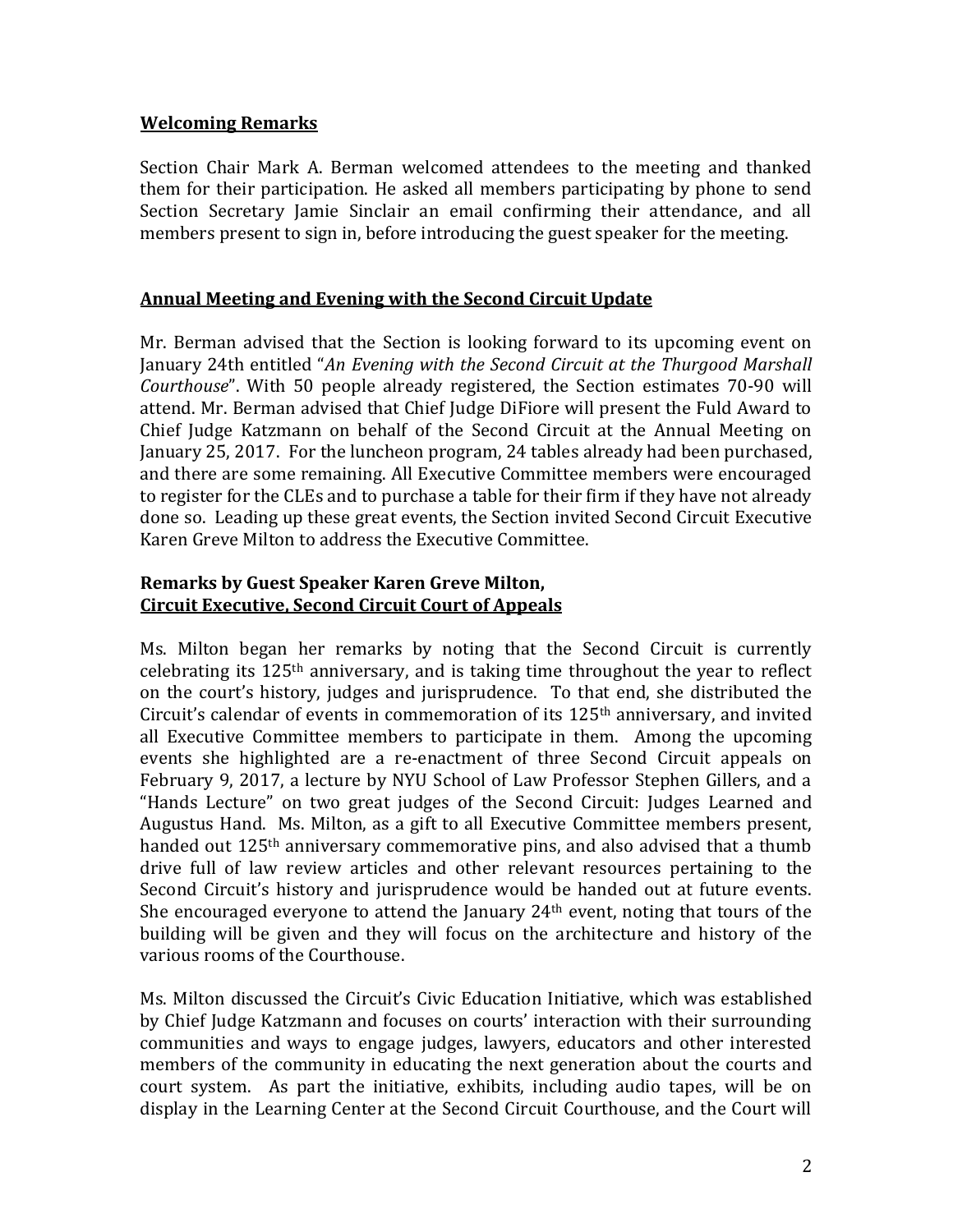host several student contests and re-enactments, as well as mock trial competitions. One goal of the Initiative is to establish tools and best practices that other courts can model their civic engagement programs after. The Court is currently looking for volunteers, especially outside of NYC, to be part of its Civic Education Initiative. Ms. Milton took questions from EC members before concluding her remarks.

# **Draft Report on the Report and Recommendations of the NYSBA Committee on the New York State Constitution**

Hank Greenberg discussed the Draft Report of the NYSBA Committee on the New York State Constitution, and provided background regarding the impetus for the drafting of the Report. The Report addresses issues that have been the subject of debate by court reform advocates for decades, and includes suggestions for improvement and reformation. The report is 70 pages, and includes over 230 footnotes. Executive Committee member Steve Younger further elaborated on the Report, noting that it contains 30 pages of constitutional history, beginning with how the colonial era court system based on the English court system evolved through the years. Among the report's recommendations are ways to restructure the court system, save money for clients and attorneys by simplifying access to the courts, modifying judicial retirement ages, removing caps on the number of Supreme Court Justices, and making changes to the Commission on Judicial Conduct.

Section Chair Mr. Berman then introduced and explained the Section's draft Report concerning the Draft Report of the NYSBA Committee on the New York State Constitution. He noted that the Section's Report limited its comments to issues concerning commercial litigation, and specifically addressed the caseload of the Appellate Division, Second Department, the cap on the number of Supreme Court Justices imposed by Article VI of the New York State Constitution, and the Judiciary Budget. A discussion took place among the Executive Committee members, and the following suggestions were made:

- Page 1, paragraph 4: change "[two years]" to more clearly express the magnitude of the delay concerning appeals in the Second Department; and
- Page 2, the first paragraph was modified so that it now read:

The Section believes that there is also value in the opportunity to evaluate the process by which the Judiciary Budget is debated among the three branches of our State Government, and ultimately decided by the Legislative and Executive branches. The Judiciary needs to receive sufficient funds to provide the level of service necessary to address litigation in the 21st century, noting that business clients and the legal service providers that serve them within the State of New York generate significant revenues, and the court system is an important component of that "ecosystem." As a coordinate branch of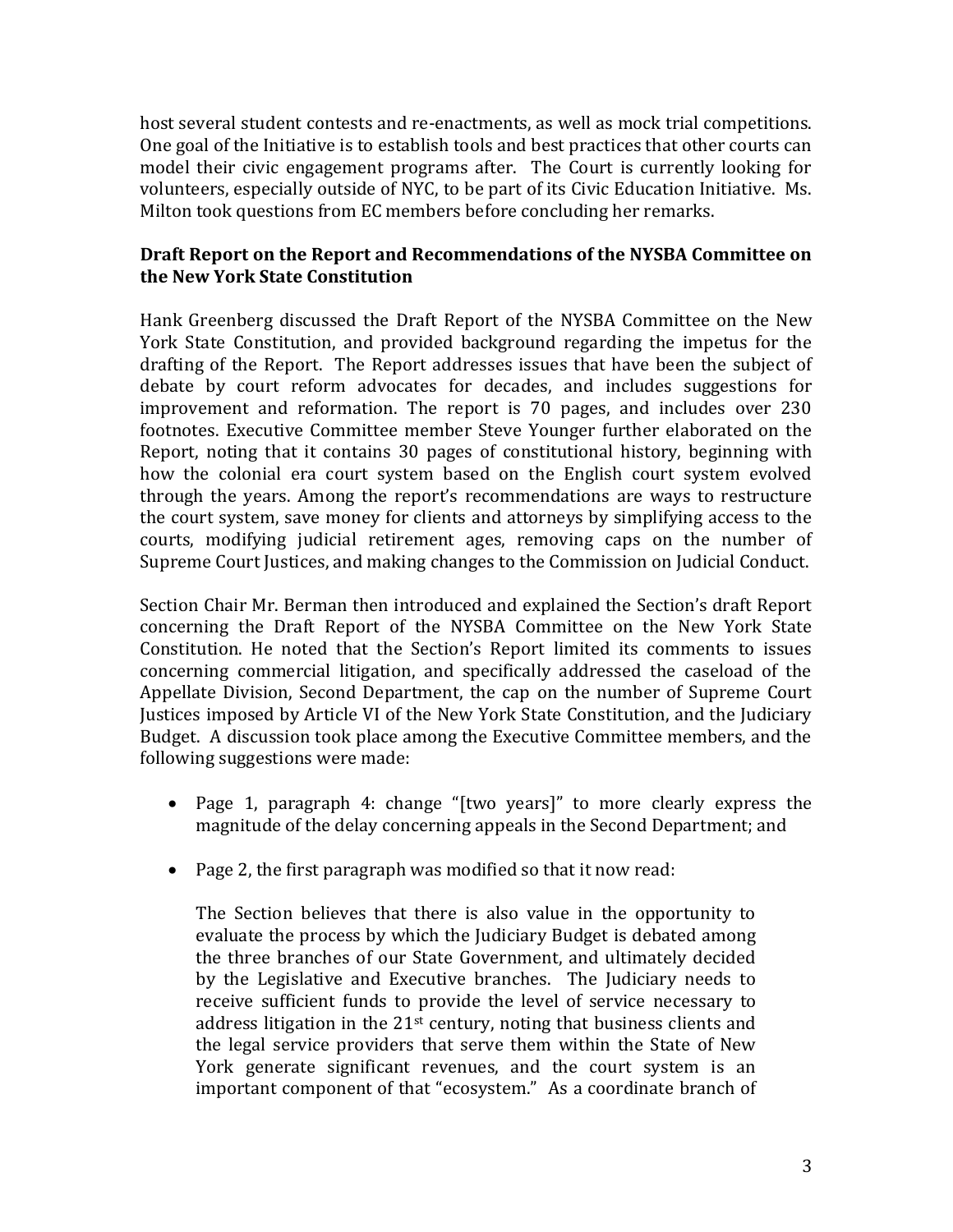State government, the Judiciary should not continue to be relegated to "second class" status in determining its budget. Many business clients have options where to litigate their disputes and their decisionmaking should be determined by legal principles, not by the inadequacy of court facilities, technology and the availability and work load of members of the Judiciary. Business disputes that could be resolved in New York State that are brought in other jurisdictions result in a direct loss of revenues to the New York State Budget and damage our State economy.

After adopting these changes, a vote was held on the adoption of the Section's draft report, and all members voted in favor. Section members Deborah Edelman and Hon. Marcy Friedman abstained from voting.

## Approval of the December 15, 2016 Meeting Minutes

Mr. Berman advised that upon the request of an Executive Committee member, a sentence was added to the 3rd full paragraph on page 4 of the draft December  $15<sup>th</sup>$ minutes to read: "There was a discussion and questions were raised at the meeting regarding who was entitled to vote and the number of votes required to adopt a Section report, but that the officers' view governed this meeting." With this additional language, the December 15, 2016 meeting minutes were unanimously approved by all Executive Committee members present.

## Upcoming Events and CLES

Section Chair Mark A. Berman provided further elaboration and detail regarding the upcoming Annual Meeting. Following the CLE programs in the morning, the cocktail hour and luncheon will be held, and afterwards the President's Summit will begin at 2:00 pm. Claire Gutekunst, NYSBA President, invited all members present to attend the President's Summit, which will focus on artificial intelligence and revenge porn, and 3 CLE credits will be offered for attendance. Section Chair Mark A. Berman also advised that three companies are sponsoring this year's Annual Meeting, including an appellate printer, a forensic accountant, and an ediscovery vendor. The Section also invited the Federal Bar Council in honor of the Circuit's anniversary to the Annual Meeting to sell its book on the Courthouses of Second Circuit Court of Appeals.

## Upcoming CLE events

Section Chair Mark A. Berman advised that tomorrow, January 11, 2016, Jonathan Lupkin is providing an update on the Commercial Division rules, via webcast at 1:30pm. The program is titled "Amendments to the Statewide Commercial Division Rules." Additionally, the Commercial Division Litigation Academy is scheduled for May 4-5, and has over 35 confirmed speakers. On February 16, an immigration webcast on Deferred Action for Childhood Arrivals would be held. On March 13, the